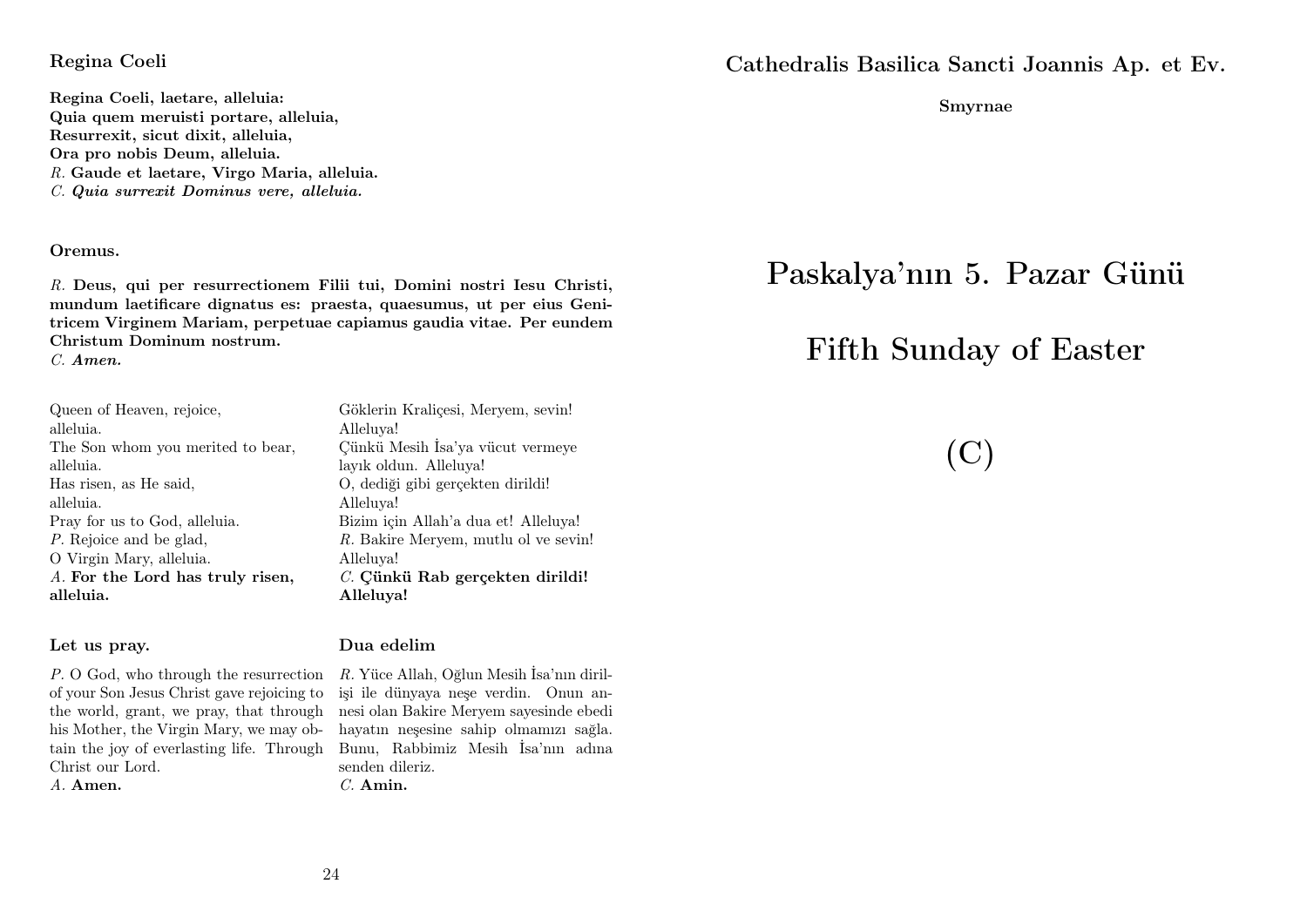# Introductory Rites

P. In the name of the Father, and of the Son, and of the Holy Spirit. A. Amen.

P. The grace of our Lord Jesus Christ and the love of God and the communion of the Holy Spirit be with you all.

A. And with your spirit.

### Penitential Act

P. Brethren, let us acknowledge our sins, and so prepare ourselves to celebrate the sacred mysteries.

I confess to almighty God, and to you, my brothers and sisters, that I have greatly sinned, in my thoughts and in my words, in what I have done and in what I have failed to do, through my fault, through my fault, through my most grievous fault; therefore I ask blessed Mary ever-Virgin, all the Angels and Saints, and you, my brothers and sisters, to pray for me to the Lord our God.

May almighty God have mercy on us, forgive us our sins, and bring us to everlasting life.

A. Amen.

# Kyrie

- 
- 
- 
- 

- V. Kyrie, eleison.  $P.$  Lord, have mercy.
- R. Kyrie, eleison. A. Lord, have mercy.
- V. Christe, eleison. P. Christ, have mercy.
- R. Christe, eleison. A. Christ, have mercy.
- V. Kyrie, eleison.  $P$ . Lord, have mercy.
- R. Kyrie, eleison. A. Lord, have mercy.

#### Komünyon Nakaratı Bk. Yh. 15,1.5

C. Rab şöyle diyor: «Ben gerçek asmayım.

Ben'de kalan ve benim kendisinde kaldığım kişi çok meyve verir.» Alleluya!

## Komünyon'dan sonra Dua

R. Allah'ım, kutladığımız bu kutsal gizemlerin lütfuyla doldurduğun bizlere her zaman eşlik et. Günah alışkanlıklarımızdan vazgeçip iyilikle dolu yeni bir yaşama erişebilmemiz için bizlerden yardımını esirgeme. Bunu Rabbimiz Mesih İsa'nın adına senden dileriz.

C. Amin.

# Görkemli Takdis

- $R$ . Rab sizinle olsun.
- C. Ve sizin ruhunuzla.

R. Biricik Oğlu Mesih İsa'nın Dirilişi sayesinde kurtuluşumuzu sağlayan ve bizleri evlatları kılan Allah, size takdisinin sevincini versin.

C. Amin

R. Size gerçek özgürlüğün armağanını veren Kurtarıcı Rab, sizleri kendi ebedi mirasına ortak etsin.

C. Amin

R. Vaftiz aracılığıyla Mesih'te dirilen sizler, bir gün gökler ülkesinde O'nun ile buluşmak için Azizlik yolunda yürüyesiniz.

C. Amin

R. Her seye kadir ve tek Allah olan, Peder ve Oğul  $\mathbf{\nabla}$  ve Kutsal Ruh'un takdisi üzerinize insin ve daima sizinle kalsın.

- C. Amin
- R. Mesih İsa'nın Dirilişini hayatınızla duyurunuz. Barış içinde gidiniz.
- C. Allah'a şükürler olsun.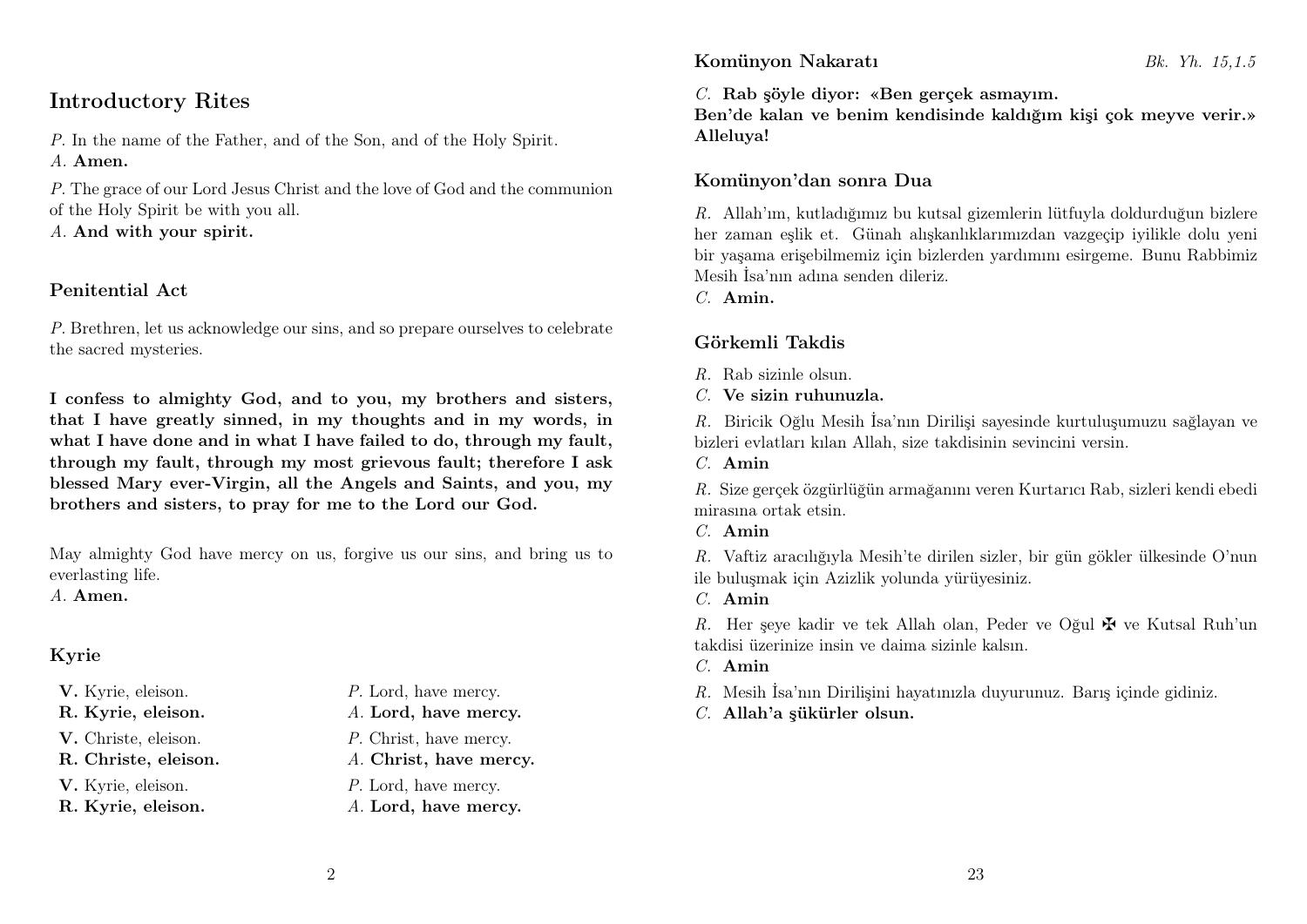Antiphon of Communion Cf. Jn 15: 1, 5

A. I am the true vine and you are the branches, says the Lord. Whoever remains in me, and I in him, bears fruit in plenty, alleluia.

## Prayer after Communion

P. Graciously be present to your people, we pray, O Lord, and lead those you have imbued with heavenly mysteries to pass from former ways to newness of life. Through Christ our Lord.

A. Amen.

## Solemn Blessing

P. The Lord be with you.

A. And with your spirit.

P. May God, who by the Resurrection of his Only Begotten Son was pleased to confer on you the gift and redemption and of adoption, give you gladness by his blessing.

A. Amen.

P. May he, by whose redeeming work, you have received the gift of everlasting freedom, make you heirs to an eternal inheritance.

A. Amen.

P. And may you, who have already risen with Christ in Baptism through faith, by living in a right manner on this earth, be united with him in the homeland of heaven.

A. Amen.

P. And may the blessing of almighty God, the Father and the Son  $\mathbf{\Psi}$  and the Holy Spirit come down on you and remain with you for ever.

A. Amen.

P. Announce the Resurrection of Christ by your life. Go in peace.

A. Thanks be to God.

# Giriş Duaları

R. Peder, Oğul ve Kutsal Ruh'un adına.

C. Amin.

R. Rab'bimiz Mesih İsa'nın lütfu, Peder Allah'ın sevgisi ve birlik sağlayan Kutsal Ruh'un kudreti daima sizinle beraber olsun.

 $C$ . Ve sizin ruhunuzla.

# Pişmanlık Eylemi

R. Kurtuluşumuzun gizemini kutlamadan önce günahkâr olduğumuzu hatırlayalım ve pişmanlık duyarak Allah'tan af dileyelim.

Her şeye kadir Allah'a ve size kardeşlerim, düşüncelerimle ve sözlerimle, eylemlerimle ve ihmallerimle çok günah işlediğimi itiraf ediyorum. Gerçekten günah işledim. Bu nedenle Bakire Meryem Ana'ya, Meleklere, bütün Azizlere ve size kardeşlerim, yalvarıyorum, benim için Rab'bimiz Allah'a dua ediniz.

Her şeye kadir Allah bize merhamet etsin, günahlarımızı affetsin ve bizi ebedi hayata kavuştursun.

R. Amin.

# Kyrie

| V. Kyrie, eleison.   | R. Rab'bim, bize merhamet eyle.     |
|----------------------|-------------------------------------|
| R. Kyrie, eleison.   | C. Rab'bim, bize merhamet eyle.     |
| V. Christe, eleison. | R. Mesih İsa, bize merhamet eyle.   |
| R. Christe, eleison. | $C.$ Mesih Isa, bize merhamet eyle. |
| V. Kyrie, eleison.   | R. Rab'bim, bize merhamet eyle.     |
| R. Kyrie, eleison.   | C. Rab'bim, bize merhamet eyle.     |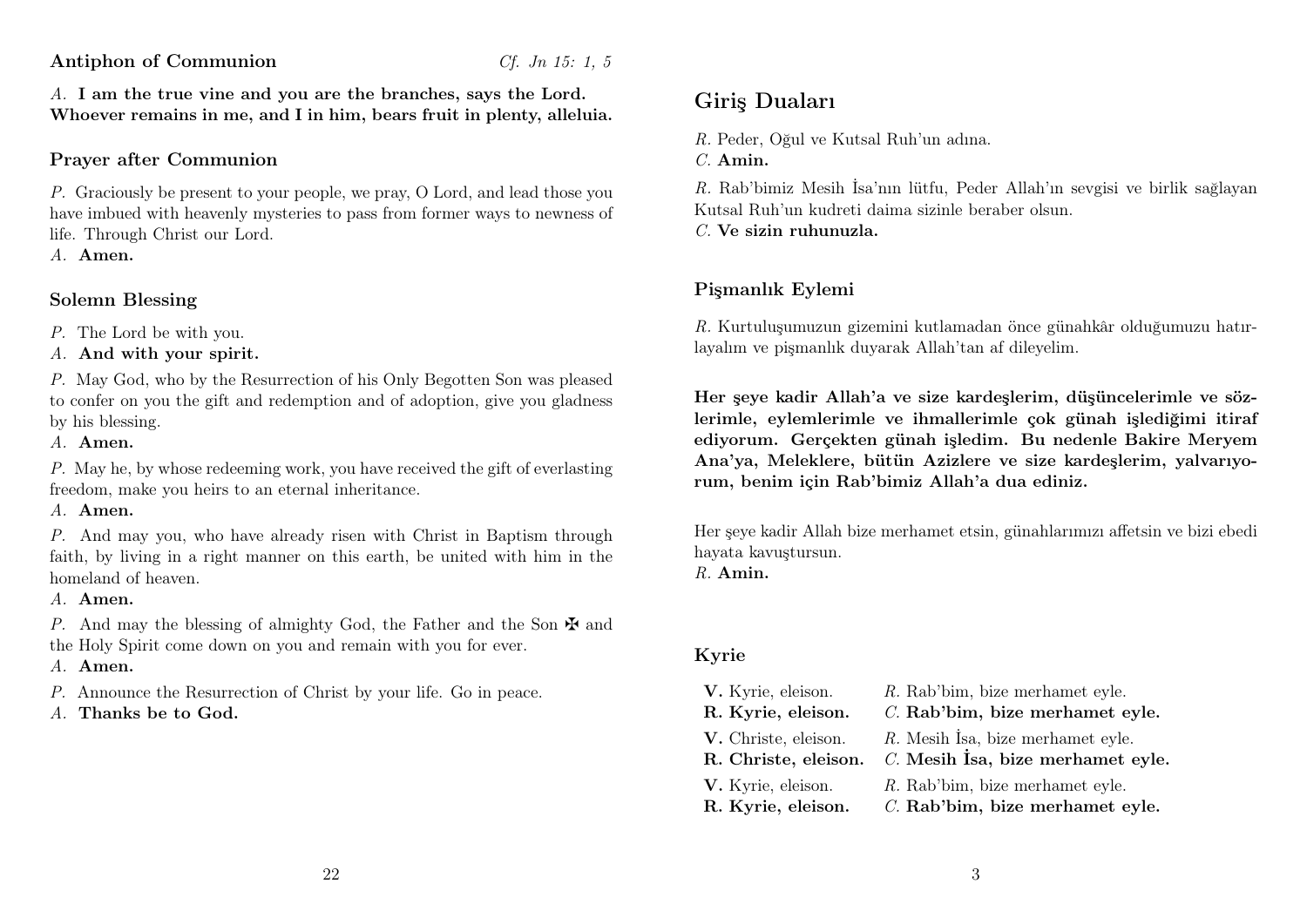#### Gloria

Gloria in excelsis Deo et in terra pax hominibus bonae voluntatis. Laudamus te, benedicimus te, adoramus te, glorificamus te, gratias agimus tibi propter magnam gloriam tuam, Domine Deus, Rex caelestis Deus Pater omnipotens, Domine Fili unigenite, Iesu Christe, Domine Deus, Agnus Dei, Filius Patris, qui tollis peccata mundi, miserere nobis; qui tollis peccata mundi, suscipe deprecationem nostram. Qui sedes ad dexteram Patris, miserere nobis. Quoniam tu solus Sanctus, tu solus Dominus, tu solus Altissimus, Iesu Christe, cum Sancto Spiritu: in gloria Dei Patris. Amen.

Glory to God in the highest, and on earth peace to people of good will. We praise you, we bless you, we adore you, we glorify you, we give you thanks for your great glory, Lord God, heavenly King, O God, almighty Father.

Lord Jesus Christ, Only Begotten Son, Lord God, Lamb of God, Son of the Father, you take away the sins of the world, have mercy on us; you take away the sins of the world, receive our prayer; you are seated at the right hand of the Father, have mercy on us.

For you alone are the Holy One, you alone are the Lord, you alone are the Most High, Jesus Christ, with the Holy Spirit, in the glory of God the Father. Amen.

#### Let us pray

P. Almighty ever-living God, constantly accomplish the Paschal Mystery within us, that those you were pleased to make new in Holy Baptism may, under your protective care, bear much fruit and come to the joys of life eternal.

Through our Lord Jesus Christ, your Son, who lives and reigns with you in the unity of the Holy Spirit, one God, for ever and ever.

A. Amen

R. Her kötülükten bizi kurtar, Allah'ım; günlerimizi barış ve huzur içinde geçirmemize yardım et. Merhametinle günahtan bizi kurtar; sonsuz mutluluğun ümidi içinde yaşayan ve Kurtarıcımız Mesih İsa'nın gelişini bekleyen bizleri, yaşamdaki zorluklar karşısında koru ve kuvvetlendir.

C. Çünkü hükümdarlık, kudret ve yücelik ebediyen senindir.

R. Rab'bimiz Mesih İsa, Havarilerine "Sizleri barış içinde bırakıyorum, size benim huzurumu veriyorum" dedin. Günahlarımıza değil, Kilisenin imanına bak ve ona isteğine göre birlik ve barış bağışla. Sen Allah olarak ebediyen varsın ve hükmedersin.

C. Amin.

- R. Allah'ın selameti daima sizinle olsun.
- C. Ve sizin ruhunuzla.
- R. Kardeşlerim, Mesih'in sevgisi içinde birbirinize barış ve huzur dileyiniz.

#### Agnus Dei

Agnus Dei, qui tollis peccata mundi: miserere nobis. Agnus Dei, qui tollis peccata mundi: miserere nobis. Agnus Dei, qui tollis peccata mundi: dona nobis pacem.

Ey insanların günahlarını kaldıran Allah'ın kurbanı bize merhamet eyle.

Ey insanların günahlarını kaldıran Allah'ın kurbanı bize merhamet eyle.

Ey insanların günahlarını kaldıran Allah'ın kurbanı, bize barış ve huzur bağışla.

R. Ne mutlu Rab'bin sofrasına davet edilenlere. İşte Allah'ın kurbanı, dünyayı günahlardan kurtaran budur.

C. Rab'bim, bana gelmene layık değilim, ancak tek bir söz söyle, ruhum şifa bulacaktır.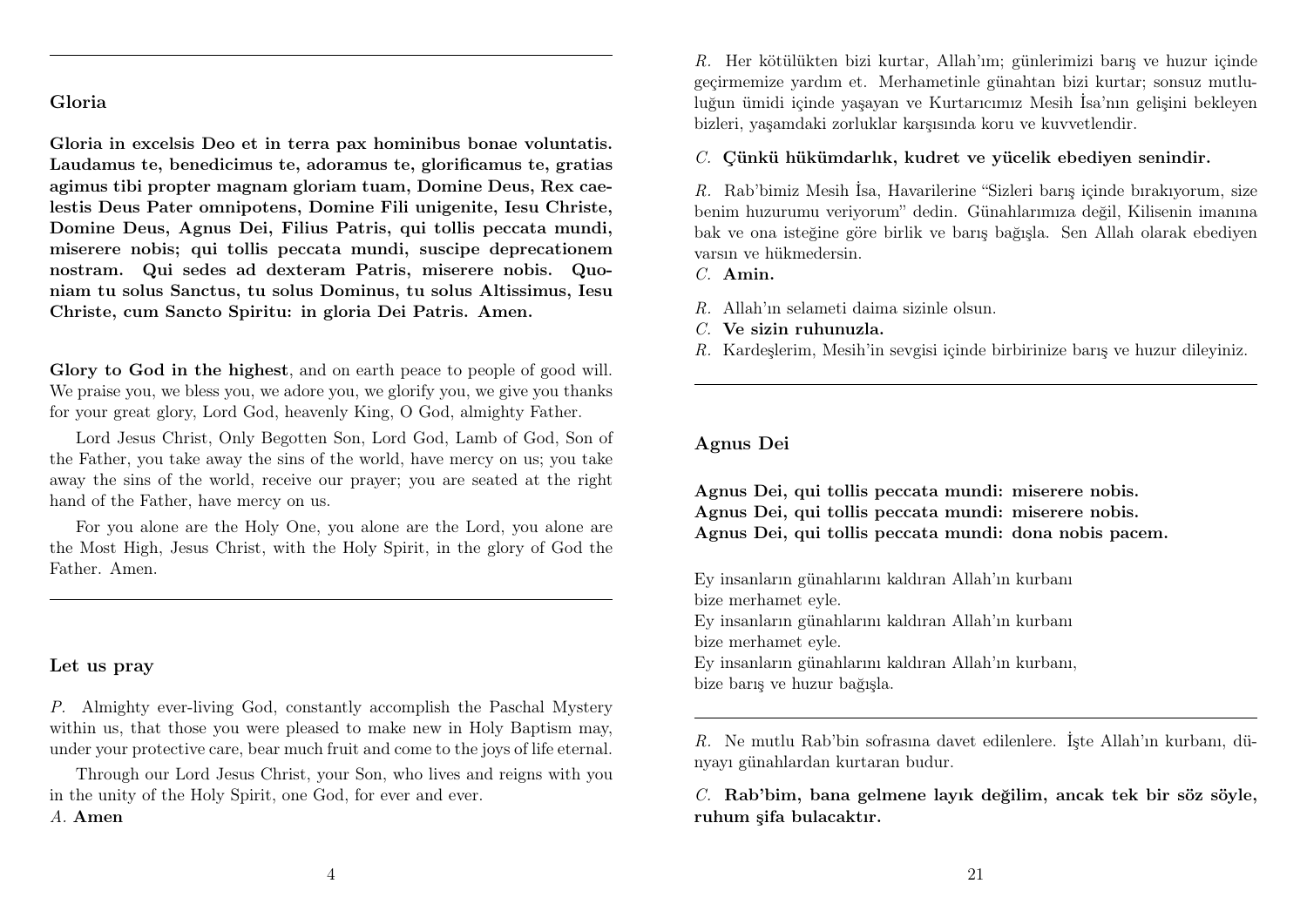P. Deliver us, Lord, we pray, from every evil, graciously grant peace in our days, that, by the help of your mercy, we may be always free from sin and safe from all distress, as we await the blessed hope and the coming of our Savior, Jesus Christ.

A. For the kingdom, the power, and the glory are yours, now and for ever.

P. Lord Jesus Christ, who said to your Apostles: Peace I leave you, my peace I give you; look not on our sins, but on the faith of your Church, and graciously grant her peace and unity in accordance with your will. Who live and reign for ever and ever.

A. Amen.

P. The peace of the Lord be with you always.

A. And with your spirit.

P. Let us offer each other a sign of peace.

#### Agnus Dei

Agnus Dei, qui tollis peccata mundi: miserere nobis. Agnus Dei, qui tollis peccata mundi: miserere nobis. Agnus Dei, qui tollis peccata mundi: dona nobis pacem.

Lamb of God, you take away the sins of the world, have mercy on us. Lamb of God, you take away the sins of the world, have mercy on us. Lamb of God, you take away the sins of the world, grant us peace.

P. Behold the Lamb of God, behold him who takes away the sins of the world. Blessed are those called to the supper of the Lamb.

A. Lord, I am not worthy that you should enter under my roof, but only say the word and my soul shall be healed.

Gloria in excelsis Deo et in terra pax hominibus bonae voluntatis. Laudamus te, benedicimus te, adoramus te, glorificamus te, gratias agimus tibi propter magnam gloriam tuam, Domine Deus, Rex caelestis Deus Pater omnipotens, Domine Fili unigenite, Iesu Christe, Domine Deus, Agnus Dei, Filius Patris, qui tollis peccata mundi, miserere nobis; qui tollis peccata mundi, suscipe deprecationem nostram. Qui sedes ad dexteram Patris, miserere nobis. Quoniam tu solus Sanctus, tu solus Dominus, tu solus Altissimus, Iesu Christe, cum Sancto Spiritu: in gloria Dei Patris. Amen.

Göklerdeki yüce Allah'a övgüler olsun. Yeryüzündeki iyi niyetli insanlara, barış gelsin. Seni överiz, Seni yüceltiriz. Sana ibadet ederiz. Sana hamdederiz. Yüce Allah, göklerin Kralı, her şeye kadir Peder Allah, sonsuz şanın için sana şükrederiz.

Mesih İsa, biricik Oğul, Yüce Allah, Allah'ın Kurbanı, Peder'in Oğlu, dünyanın günahlarını kaldıran Sen, bize merhamet eyle. Dünyanın günahlarını kaldıran Sen, dualarımızı kabul eyle.

Yüce Allah'ın sağında oturan Sen, bize merhamet eyle. Çünkü yalnız Sen kutsalsın, yalnız Sen Rab'bimizsin, yalnız Sen yücesin. Ey Mesih İsa, Kutsal Ruh'la birlikte Peder Allah'ın şanındasın. Âmin.

#### Dua edelim

R. Bizi kurtarmak için Oğlu'nu dünyaya gönderen ve bize Kutsal Ruh'unu veren Peder Allah, sana yalvarıyoruz: Evlatların olan bizlere sevgiyle bak ve Mesih İsa'ya iman eden herkese gerçek özgürlüğü ve ebedi hayatı bağışla.

Bunu, seninle ve Kutsal Ruh'la birlikte şimdi ve ebediyen hükmeden Oğlun Rabbimiz Mesih İsa'nın adına senden dileriz. C. Amin.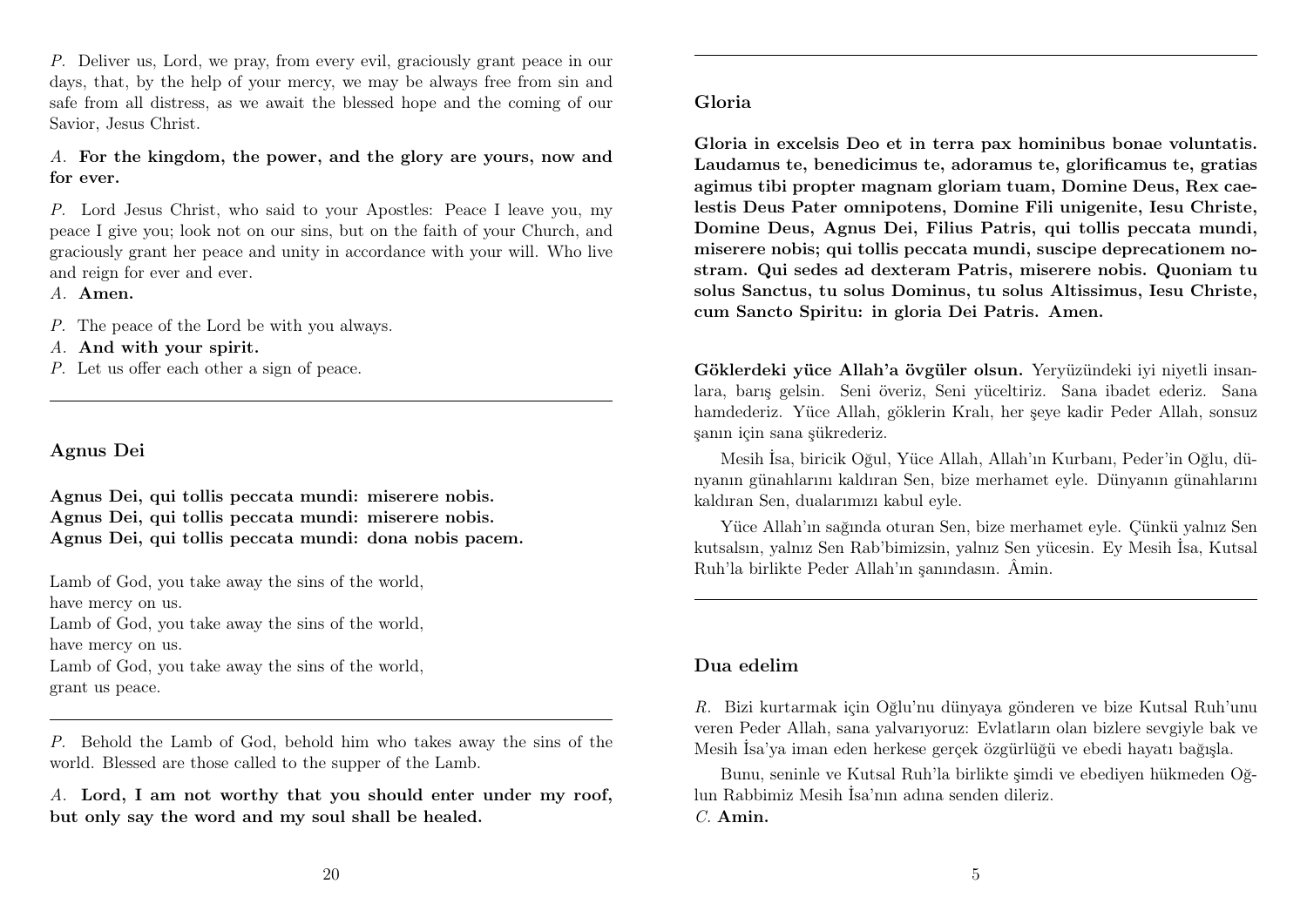# Liturgy of the Word

### First Reading

#### A Reading from the Acts of the Apostles  $14:21-27$

After Paul and Barnabas had proclaimed the good news to that city and made a considerable number of disciples, they returned to Lystra and to Iconium and to Antioch. They strengthened the spirits of the disciples and exhorted them to persevere in the faith, saying, «It is necessary for us to undergo many hardships to enter the kingdom of God.»

They appointed elders for them in each church and, with prayer and fasting, commended them to the Lord in whom they had put their faith. Then they traveled through Pisidia and reached Pamphylia. After proclaiming the word at Perga they went down to Attalia. From there they sailed to Antioch, where they had been commended to the grace of God for the work they had now accomplished.

And when they arrived, they called the church together and reported what God had done with them and how he had opened the door of faith to the Gentiles.

The word of the Lord. A. Thanks be to God.

Allah'ım, Oğlu'nun ölümünü ve dirilişini anarak, bu ebedi hayatın ekmeğini ve kurtuluş kupasını sana sunarak şükrediyoruz; çünkü huzurunda sana hizmet etmeye bizleri layık gördün. Alçakgönüllülükle sana yalvarıyoruz: Mesih İsa'nın bedenini ve kanını paylaştığımız zaman, Kutsal Ruh'un kudretiyle hepimizin toplanmasını ve birlik içinde yaşamasını sağla.

Bütün dünyaya yayılmış olan Kilise'ni hatırla, Rab'bim, Papa Hazretleri . . . , Episkoposumuz . . . ve senin hizmetinde bulunanlarla birlikte, Kilise'ni sevginle güçlendir.

Diriliş ümidi içinde ölmüş olan kardeşlerimizi ve merhametine sığınmış olan tüm ölülerimizi hatırla. Rab'bim, onları cennete kabul eyle ve ebedi nura kavuştur. Hepimize merhametini göstermeni diliyoruz. Allah'ın Annesi, Bakire Aziz Meryem, O'nun eşi Aziz Yusuf, bu dünyada senin sevgini kazanmış olan Havariler ve Azizlerle birlikte, ebedi hayata kavuşmamızı, sevgili Oğlun Mesih İsa ile seni övmemizi ve sana ebediyen şükretmemizi sağla.

Her şeye kadir Peder Allah, Kutsal Ruh'un sağladığı birlik içinde, Mesih sayesinde, Mesih içinde ve Mesih'le birlikte, asırlar boyunca, sana şan ve övgüler olsun.

C. Amin.

# Komünyon Duası

Kurtarıcımız Mesih İsa'nın bize öğrettiği duayı iman ve güvenle söyleyelim.

Praeceptis salutaribus moniti, et divina institutione formati, audemus dicere:

Pater noster, qui es in caelis, sanctificetur nomen tuum, adveniat regnum tuum, fiat voluntas tua, sicut in caelo et in terra. Panem nostrum cotidianum da nobis hodie, et dimitte nobis debita nostra, sicut et nos dimittimus debitoribus nostris, et ne nos inducas in tentationem, sed libera nos a malo.

Göklerdeki Pederimiz, adın yüceltilsin, hükümdarlığın gelsin, göklerde olduğu gibi, yeryüzünde de senin isteğin olsun. Günlük ekmeğimizi bugün de bize ver, bize kötülük edenleri bağışladığımız gibi, sen de bağışla suçlarımızı. Bizi günah işlemekten koru ve kötülükten kurtar.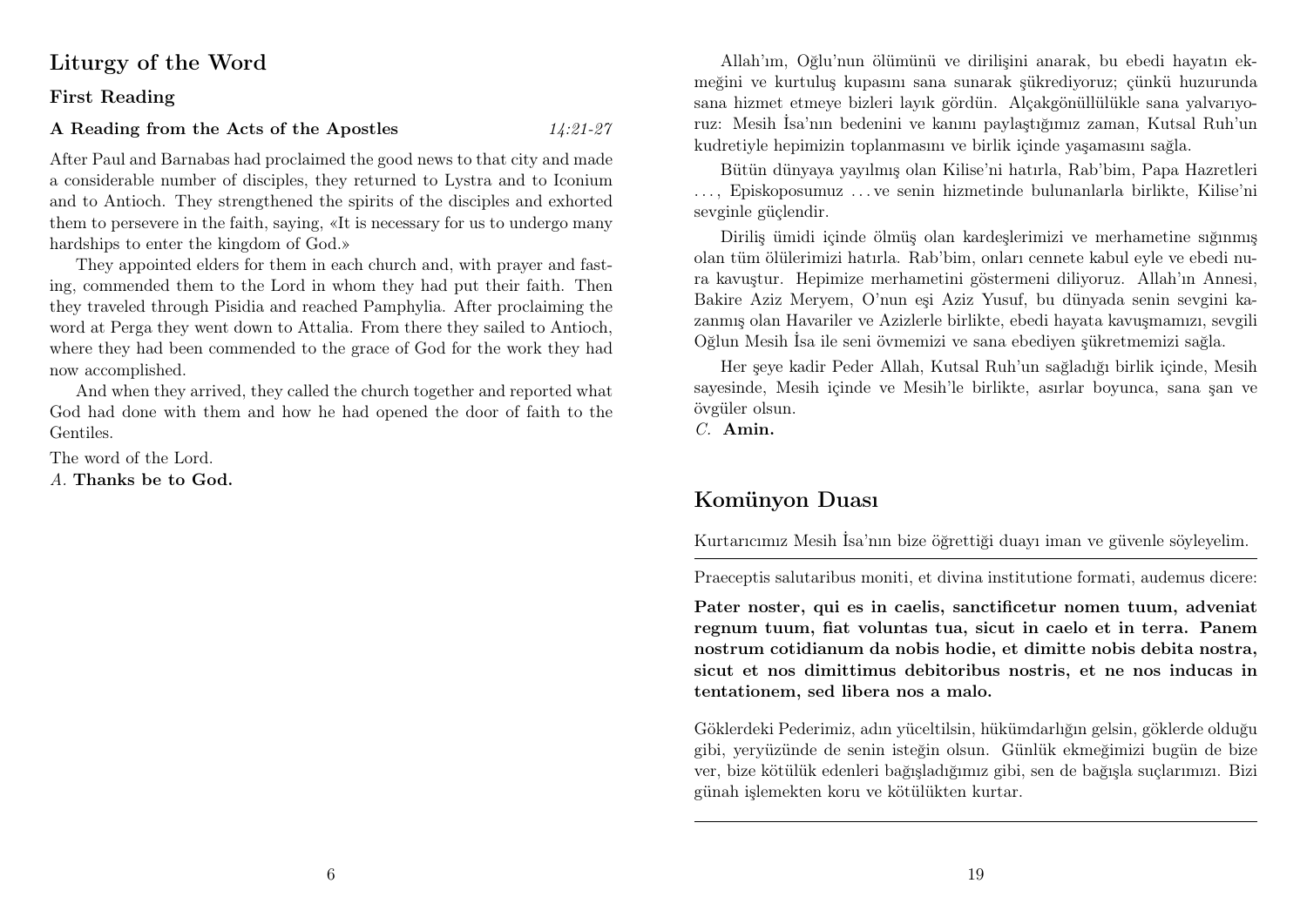Therefore, as we celebrate the memorial of his Death and Resurrection, we offer you, Lord, the Bread of life and the Chalice of salvation, giving thanks that you have held us worthy to be in your presence and minister to you. Humbly we pray that, partaking of the Body and Blood of Christ, we may be gathered into one by the Holy Spirit.

Remember, Lord, your Church, spread throughout the world, and bring her to the fullness of charity, together with  $N$ , our Pope and  $N$ , our Bishop and all the clergy.

Remember also our brothers and sisters who have fallen asleep in the hope of the resurrection, and all who have died in your mercy: welcome them into the light of your face. Have mercy on us all, we pray, that with the Blessed Virgin Mary, Mother of God, with her spouse Saint Joseph, with the blessed Apostles, and all the Saints who have pleased you throughout the ages, we may merit to be coheirs to eternal life, and may praise and glorify you through your Son, Jesus Christ.

Through him, and with him, and in him, O God, almighty Father, in the unity of the Holy Spirit, all glory and honor is yours, for ever and ever. A. Amen.

# Rite of Communion

At the Savior's command and formed by divine teaching, we dare to say:

Praeceptis salutaribus moniti, et divina institutione formati, audemus dicere:

Pater noster, qui es in caelis, sanctificetur nomen tuum, adveniat regnum tuum, fiat voluntas tua, sicut in caelo et in terra. Panem nostrum cotidianum da nobis hodie, et dimitte nobis debita nostra, sicut et nos dimittimus debitoribus nostris, et ne nos inducas in tentationem, sed libera nos a malo.

Our Father, who art in heaven, hallowed be thy name; Thy kingdom come; Thy will be done on earth as it is in heaven. Give us this day our daily bread; and forgive us our trespasses as we forgive those who trespass against us; and lead us not into temptation, but deliver us from evil.

# Kutsal Kitabın Okunması

Birinci Okuma

#### Havarilerin İsleri Kitabından Sözler 14, 21-27

O günlerde Pavlus ve Barnabas, Derbe kentinde İncil'i duyurup birçok şakirt edindikten sonra, Listra, Konya ve Antakya'ya döndüler. Orada şakirtlerin yüreğini güçlendiriyor ve imana bağlı kalmaları için onlara cesaret veriyorlardı. «Allah'ın Egemenliğine, birçok sıkıntıdan geçerek girmemiz gerek» diyorlardı.

İmanlılar için her toplulukta ihtiyarlar seçtiler. Dua ve oruçla onları, inanmış oldukları Rab'be emanet ettiler. Pisidya bölgesinden geçerek Pamfilya'ya geldiler. Perge'de Allah'ın sözünü bildirdikten sonra Antalya'ya gittiler. Oradan gemiyle, artık tamamlamış bulundukları görev için Allah'ın lütfuna emanet edildikleri yer olan Antakya'ya döndüler.

Oraya vardıklarında inanlılar topluluğunu bir araya getirip Allah'ın kendileri aracılığıyla neler yaptığını, diğer uluslara iman kapısını nasıl açtığını anlattılar.

İşte, Rab'bin sözleridir. C. Rab'bim, sana şükürler olsun.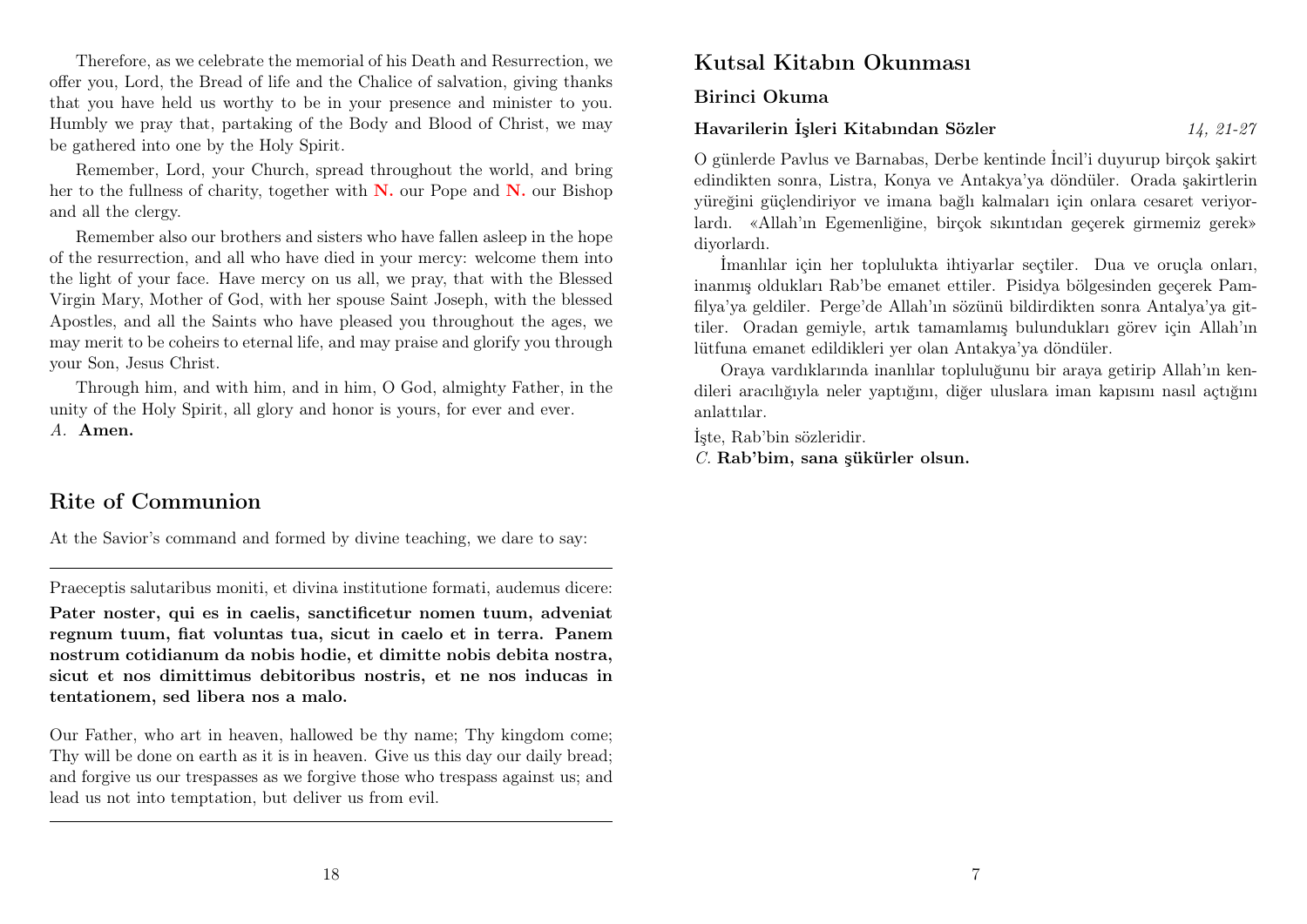#### A. I will praise your name for ever, my king and my God.

The Lord is gracious and merciful, slow to anger and of great kindness.

The Lord is good to all

and compassionate toward all his works.

A. I will praise your name for ever, my king and my God.

Let all your works give you thanks, O Lord, and let you faithful ones bless you. Let them discourse of the glory of your kingdom and speak of your might. A. I will praise your name for ever, my king and my God.

Let them make known your might to the children of Adam, and the glorious splendor of your kingdom. Your kingdom is a kingdom for all ages, and your dominion endures through all generations. A. I will praise your name for ever, my king and my God.

## Second Reading

### A Reading from the Book of Revelation 21:1-5a

Then I, John, saw a new heaven and a new earth. The former heaven and the former earth had passed away, and the sea was no more. I also saw the holy city, a new Jerusalem, coming down out of heaven from God, prepared as a bride adorned for her husband.

I heard a loud voice from the throne saying, «Behold, God's dwelling is with the human race. He will dwell with them and they will be his people and God himself will always be with them as their God. He will wipe every tear from their eyes, and there shall be no more death or mourning, wailing or pain, for the old order has passed away.»

The one who sat on the throne said, «Behold, I make all things new.»

The word of the Lord.

A. Thanks be to God

#### Sanctus

Sanctus, Sanctus, Sanctus Dóminus Deus Sábaoth. Pleni sunt cæli et terra glória tua. Hosánna in excélsis. Benedíctus qui venit in nómine Dómini. Hosánna in excélsis.

Kutsal, Kutsal, Kutsal, evrenin Tanrısı. Gökler ve yerler şanınla doludur. "Hosanna" göklerdeki Yüce Allah'a. Rab'bin adına gelen yüceltilsin. "Hosanna" göklerdeki Yüce Allah'a.

Rab'bimiz, gerçekten sen kutsalsın ve her mükemmelliğin kaynağısın.

Sana yalvarıyoruz, Allah'ım, bu adakların Rab'bimiz Mesih İsa'nın bedeni ve kanı olmaları için, onları Kutsal Ruh'un kudretiyle  $\mathbf{\Psi}$  kutsal kıl.

Mesih İsa ele verilip, kendi iradesiyle ölüme doğru yürüdüğü zaman, ekmeği aldı, sana şükrederek onu böldü ve Havarilerine vererek şöyle dedi:

## ALINIZ VE HEPİNİZ YİYİNİZ, BU SİZİN İÇİN KURBAN EDİLEN BENİM BEDENİMDİR.

Aynı şekilde, yemekten sonra, şarap kupasını aldı, sana şükrederek onu takdis etti ve Havarilerine vererek şöyle dedi:

ALINIZ VE HEPİNİZ BU KUPADAN İÇİNİZ, BU BENİM KANIMDIR, YENİ VE EBEDİ AHDİN KANIDIR. O, GÜNAHLARIN BAĞIŞLANMASI İÇİN SİZİN VE BÜTÜN İNSANLAR UĞRUNA DÖKÜLECEKTİR. BUNU BENİ ANMAK İÇİN YAPINIZ.

İmanın gizi büyüktür.

Rab'bimiz Mesih İsa, senin ölümünü anıyoruz, dirilişini kutluyoruz ve şanlı gelişini bekliyoruz.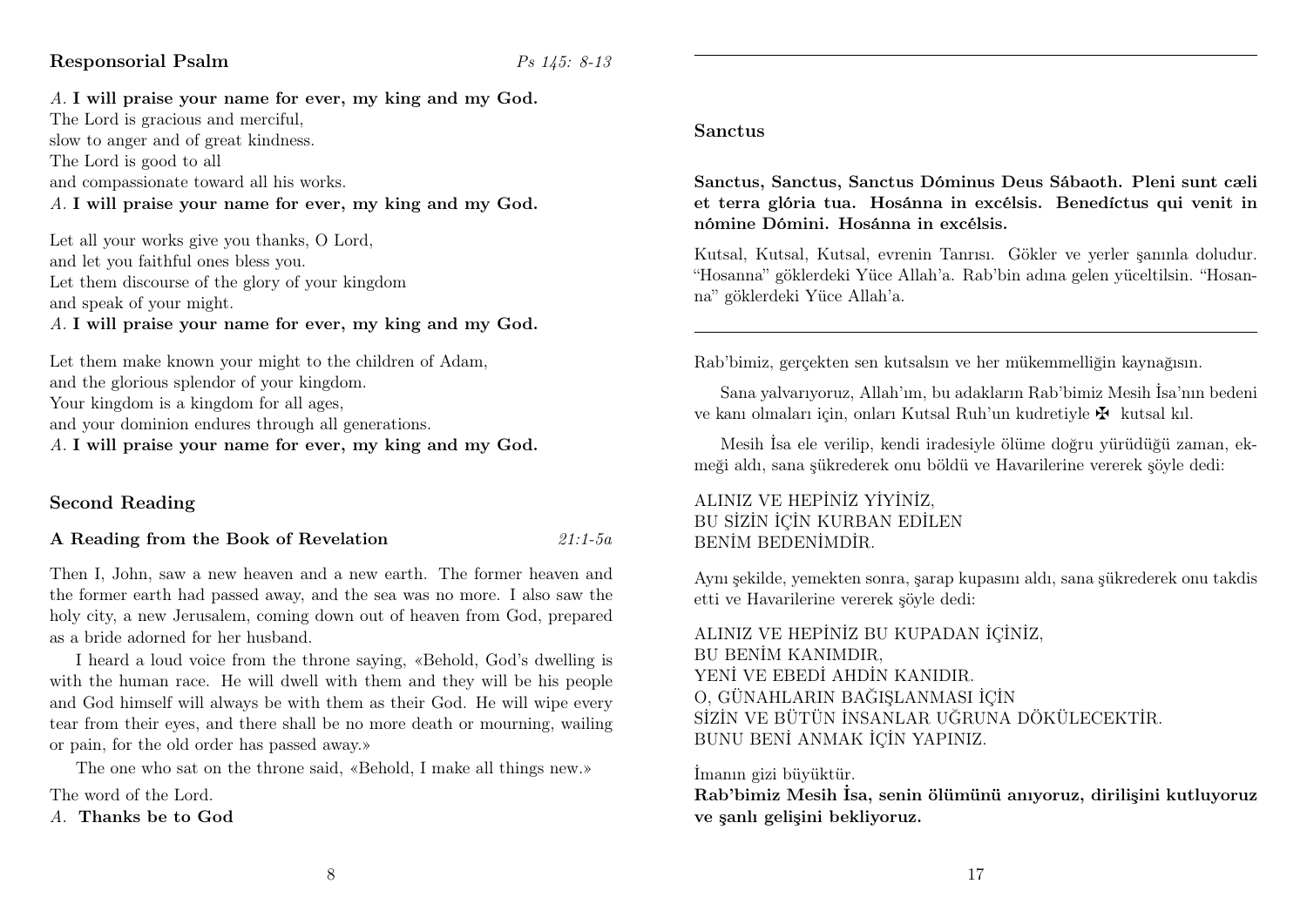Sanctus

Sanctus, Sanctus, Sanctus Dóminus Deus Sábaoth. Pleni sunt cæli et terra glória tua. Hosánna in excélsis. Benedíctus qui venit in nómine Dómini. Hosánna in excélsis.

Holy, Holy, Holy Lord God of hosts. Heaven and earth are full of your glory. Hosanna in the highest. Blessed is he who comes in the name of the Lord. Hosanna in the highest.

You are indeed Holy, O Lord, the fount of all holiness.

Make holy, therefore, these gifts, we pray, by sending down your Spirit upon them like the dewfall, so that they may become for us the Body  $\mathbf{\ddot{F}}$  and Blood of our Lord Jesus Christ.

At the time he was betrayed and entered willingly into his Passion, he took bread and, giving thanks, broke it, and gave it to his disciples, saying:

TAKE THIS, ALL OF YOU, AND EAT OF IT: FOR THIS IS MY BODY WHICH WILL BE GIVEN UP FOR YOU.

In a similar way, when supper was ended, he took the chalice and, once more giving thanks, he gave it to his disciples, saying:

TAKE THIS, ALL OF YOU, AND DRINK FROM IT; FOR THIS IS THE CHALICE OF MY BLOOD, THE BLOOD OF THE NEW AND ETERNAL COVENANT, WHICH WILL BE POURED OUT FOR YOU AND FOR MANY FOR THE FORGIVENESS OF SINS. DO THIS IN MEMORY OF ME.

#### The mystery of faith.

We proclaim your Death, O Lord, and profess your Resurrection until you come again.

C. Ey Rabbimiz, evrenin Allah'ı, daima seni yücelteceğiz. Rab şefkatli ve merhametlidir, geç öfkelenir ve iyilikle doludur. Rab herkese karşı iyidir, O'nun sevgisi tüm varlıkları sarar. C. Ey Rabbimiz, evrenin Allah'ı, daima seni yücelteceğiz.

Tüm yapıtların sana şükretsin, ey Rab, ve seni övsün, sana bağlı olanlar! Anlatsınlar krallığının yüceliğini, övsünler senin kudretini! C. Ey Rabbimiz, evrenin Allah'ı, daima seni yücelteceğiz.

İnsanlara tanıtsınlar senin harikalarını, ve krallığının yüce görkemini. Ebedidir senin krallığın, Çağlar boyunca sürer senin egemenliğin. C. Ey Rabbimiz, evrenin Allah'ı, daima seni yücelteceğiz.

## İkinci Okuma

#### Vahiy Kitabından Sözler 21,1-5

Ben Yuhanna, yeni bir gök ve yeni bir yeryüzü gördüm, çünkü önceki gök ve önceki yeryüzü ortadan kalkmıştı; deniz de yok olmuştu. Gökten, Allah'ın yanından kutsal kentin, yani Yeruşalem'in indiğini gördüm. O, güveyi için süslenmiş bir gelin gibi hazırlanmış idi.

Tahttan yükselen kudretli bir ses işittim. O şöyle diyordu: «İşte, Allah'ın evi insanlar arasındadır. Allah, onların arasında yaşayacak ve onlar da kendisinin halkı olacaktır. Allah'ın kendisi onların arasında bulunacak ve onların gözlerinden bütün gözyaşlarını silecektir. Artık ölüm olmayacak. Artık ne yas, ne ağlama, ne de ıstırap olacak, çünkü önceki dünya ortadan kalkmıştır.»

O zaman, Tahtın üzerinde oturan dedi ki: «İşte, her şeyi yeniden yapıyorum.»

İşte, Rab'bin sözleridir.

C. Rab'bim, sana şükürler olsun.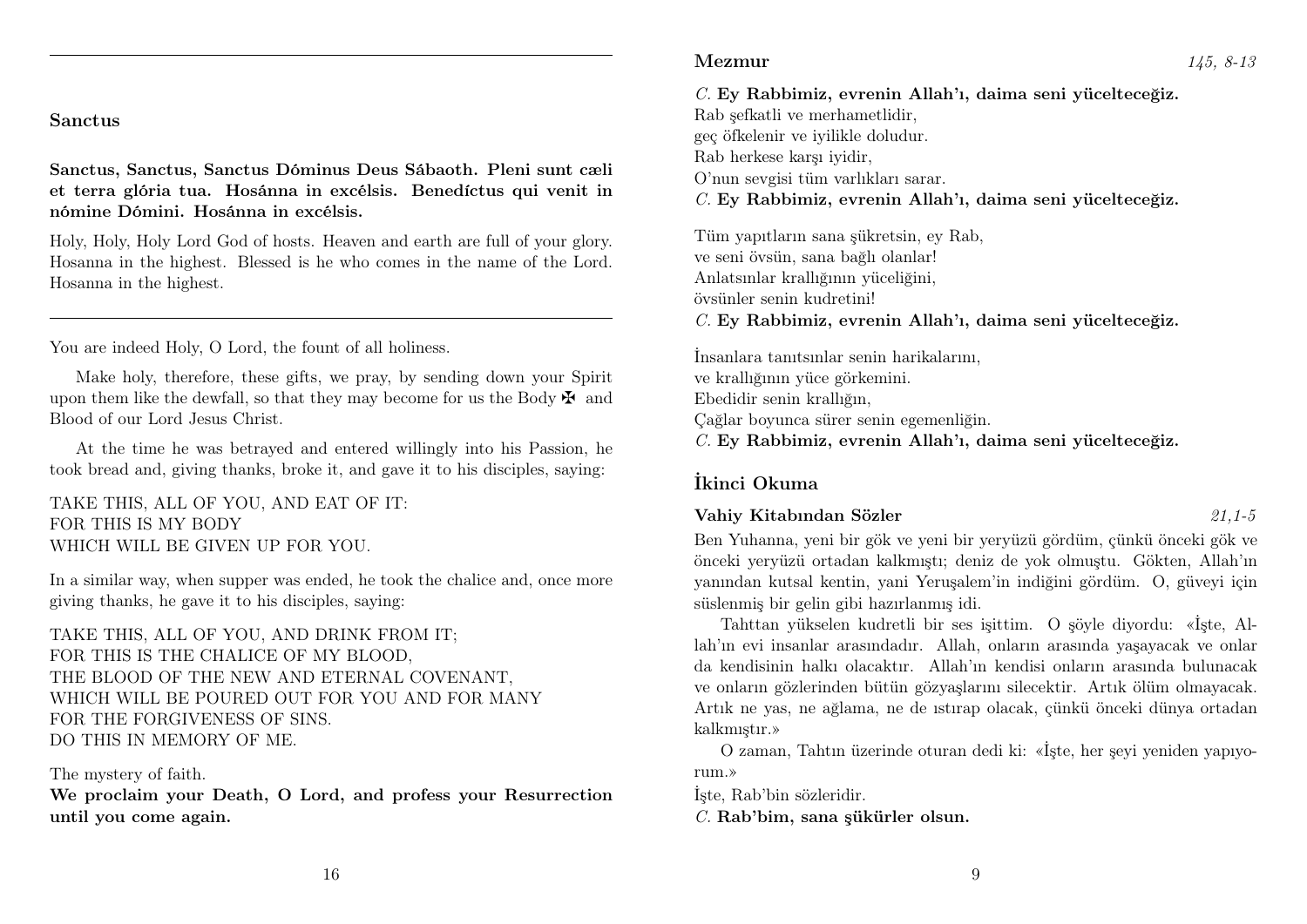Antiphon to the Gospel  $J_n$  13:34

#### Alleluia, alleluia.

I give you a new commandment, says the Lord: love one another as I have loved you.

#### Alleluia, alleluia.

# Holy Gospel

P. The Lord be with you.

A. And with your spirit.

P. A Reading from the Holy Gospel according to John 13:31-33a, 34-35

### $\mathbf{\ddot{A}}$ . Glory to you, O Lord.

W hen Judas had left them, Jesus said, «Now is the Son of Man glorified, and God is glorified in him. If God is glorified in him, God will also glorify him in himself, and he will glorify him at once.

My children, I will be with you only a little while longer. I give you a new commandment: love one another. As I have loved you, so you also should love one another. This is how all will know that you are my disciples, if you have love for one another.

The Gospel of the Lord.

A. Praise to you, Lord Jesus Christ.

Homily

R. Kutsal Baba, sevgin lütuf dolu ve sonsuzdur. Lütuflarına cömertlikle cevap verebilmemiz için bize yardım et ve sevinç içinde bulunan Kilise'nin dualarını kabul et. Bunu, Rabbimiz Mesih İsa'nın adına senden dileriz. C. Amin.

# Şükran Duası

R. Kardeşlerim, Allah'ın benim ve sizin kurbanınızı sevgiyle kabul etmesi için, hep beraber dua edelim.

C. Allah, kendi adının şanı ve yüceliği, bizim ve tüm Kilisenin iyiliği için senin ellerinden bu kurbanı kabul etsin.

# Adaklar üzerine Dua

R. Rabbimiz Allah, bu kutsal Kurban ile bize harikulade bir şekilde kendi ilahi hayatını paylaşmamızı lütfediyorsun. Sana iman eden bizlerin, senin emirlerine uygun bir hayat sürmemizi sağla. Bunu, Rabbimiz Mesih İsa'nın adına senden dileriz.

C. Amin.

- R. Rab sizinle olsun.
- $C$ . Ve sizin ruhunuzla.
- R. Kalplerimizi Allah'a yükseltelim.
- C. Kalplerimiz Rab iledir.

R. Rab'bimiz Allah'a şükredelim.

C. Gerçekten bu doğru ve gereklidir.

R. Rabbimiz Allah, her zaman seni övmek bir görevdir ve selamet yoludur, özellikle Paskalyamız olan Rabbimiz Mesih İsa'nın kurban edildiği bu bayram günlerinde sana daha çok şükretmek gereklidir.

Çünkü Mesih İsa, Çarmıh üzerinde kendi bedenini feda ederek kadim adakları yerine getirdi ve kendisini senin ellerine teslim ederek bizim kurtuluşumuz için Rahip, Sunak ve Kurban olarak kendisini sana sundu.

Bu nedenle bütün dünyada Hristiyanlar Paskalya neşesiyle sevinirler ve göklerdeki Kuvvetler, Melekler ve bütün Azizler, yüce haşmetini över ve daima derler ki: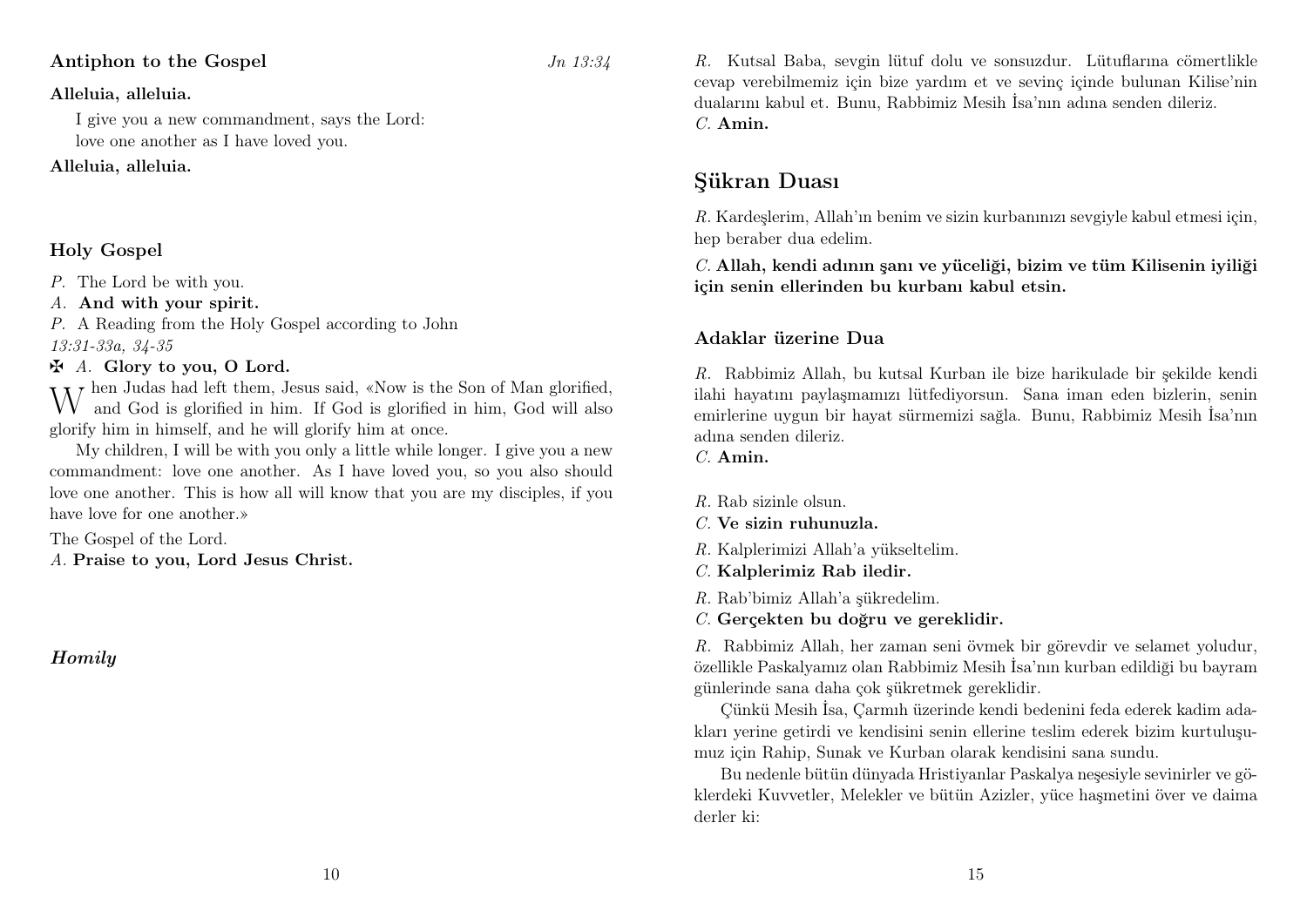P. Father, in raising your Son to glory, you promise us eternal splendor. As we bring our prayers to you in love, let our charity build the new Jerusalem. Through Christ our Lord.

A. Amen.

# Liturgy of the Eucharist

P. Pray, brethren, that my sacrifice and yours may be acceptable to God, the almighty Father.

A. May the Lord accept the sacrifice at your hands for the praise and glory of his name, for our good and the good of all his holy Church.

#### Prayer over the Offerings

P. O God, who by the wonderful exchange effected in this sacrifice have made us partakers of the one supreme Godhead, grant, we pray, that, as we have come to know your truth, we may make it ours by a worthy way of life. Through Christ our Lord.

A. Amen.

P. The Lord be with you.

A. And with your spirit.

P. Lift up your hearts.

A. We lift them up to the Lord.

P. Let us give thanks to the Lord our God.

A. It is right and just.

P. It is truly right and just, our duty and our salvation, at all times to acclaim you, O Lord, but in this time above all to laud you yet more gloriously when Christ our Passover has been sacrificed.

By the oblation of his Body, he brought the sacrifices of old to fulfillment in the reality of the Cross, and, by commending himself to you for our salvation, showed himself the Priest, the Altar, and the Lamb of sacrifice.

Therefore, overcome with paschal joy, every land, every people exults in your praise and even the heavenly Powers, with the angelic hosts, sing together the unending hymn of your glory, as they acclaim:

#### Alleluya! Alleluya!

Mesih İsa şöyle diyor: «Size yeni bir emir veriyorum; sizi sevdiğim gibi, siz de birbirinizi seviniz.»

Alleluya! Alleluya!

# Kutsal İncil

- R. Rab sizinle olsun.
- C. Ve sizin ruhunuzla.
- R. Aziz Yuhanna tarafından yazılan Mesih İsa'nın İncil'inden Sözler
- 13, 31-33a.34-35

 $\mathbf{\ddot{F}}$  C. Rab'bimiz Mesih İsa, sana övgüler olsun

O günlerde, Havarileriyle yediği son yemek sırasında, Yahuda dışarı çıktıktan sonra, İsa şöyle dedi: «İnsanoğlu şimdi yüceltilmiştir. Allah da, O'nda yüceltilmiş oluyor. Allah O'nda yüceltilirse, Allah da kendisinde O'nu yüceltecek ve yakında yüceltecektir.

Çocuklar! Kısa bir süre daha sizinle beraberim. Size yeni bir emir veriyorum: Birbirinizi seviniz. Sizi sevdiğim gibi, siz de birbirinizi seviniz. Birbirinize sevginiz olursa, herkes bunu görerek, benim şakirtlerim olduğunuzu anlayacaktır.»

Dinlediğimiz bu kutsal sözler için Rab'be şükredelim.

C. Rab'bimiz Mesih İsa, sana şükürler olsun.

Vaaz